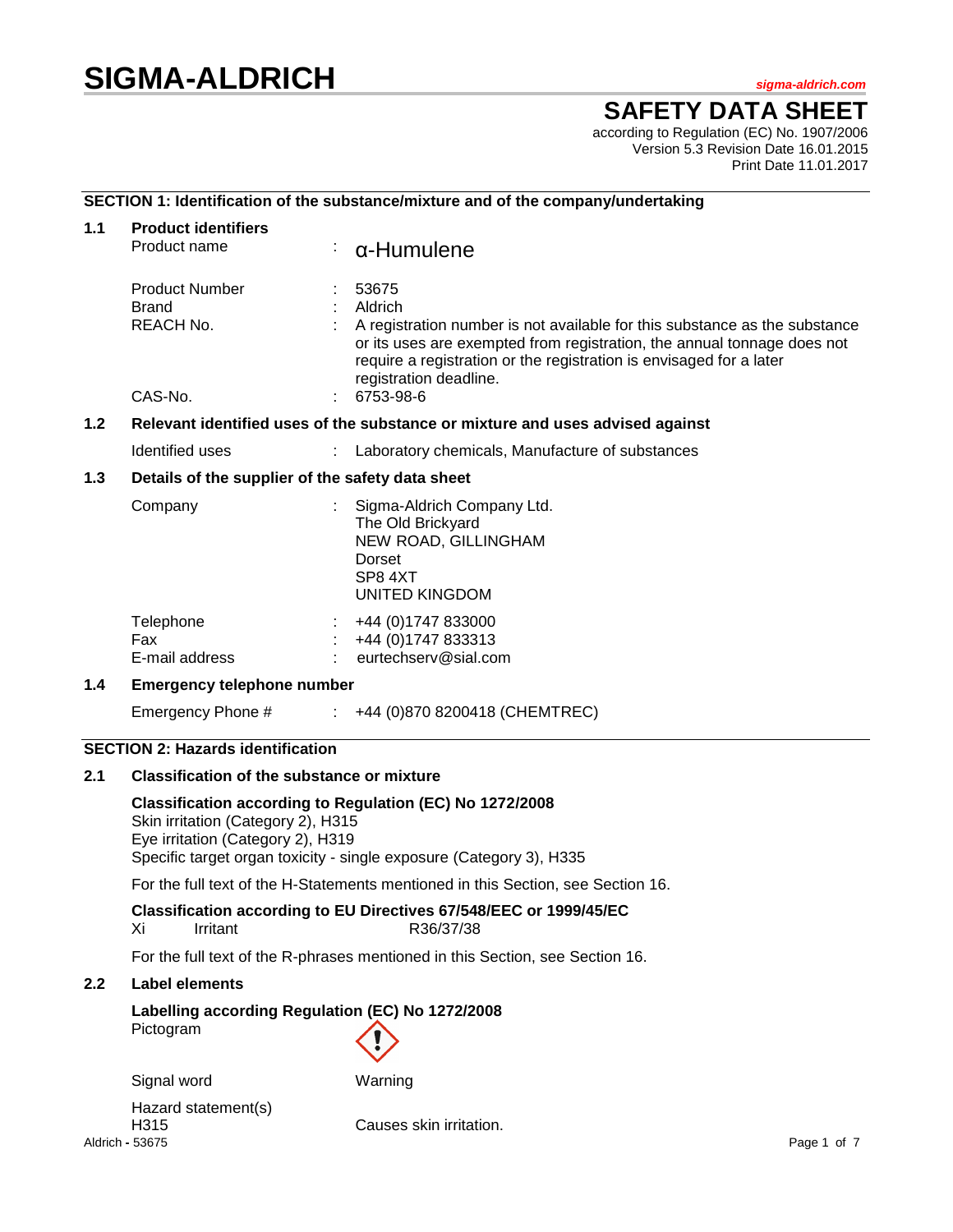|     | H319<br>H335                                                           | Causes serious eye irritation.<br>May cause respiratory irritation.                                                                                                                           |
|-----|------------------------------------------------------------------------|-----------------------------------------------------------------------------------------------------------------------------------------------------------------------------------------------|
|     | Precautionary statement(s)<br>P <sub>261</sub><br>$P305 + P351 + P338$ | Avoid breathing dust/ fume/ gas/ mist/ vapours/ spray.<br>IF IN EYES: Rinse cautiously with water for several minutes. Remove<br>contact lenses, if present and easy to do. Continue rinsing. |
|     | Supplemental Hazard<br><b>Statements</b>                               | none                                                                                                                                                                                          |
| 2.3 | <b>Other hazards - none</b>                                            |                                                                                                                                                                                               |

#### **SECTION 3: Composition/information on ingredients**

#### **3.1 Substances**

| Synonyms                                         | α-Caryophyllene<br>trans, trans, trans-2,6,6,9-Tetramethyl-1,4,8-cycloundecatriene<br>alpha-Humulene |
|--------------------------------------------------|------------------------------------------------------------------------------------------------------|
| Formula<br>Molecular weight<br>CAS-No.<br>EC-No. | : $C_{15}H_{24}$<br>204.35 g/mol<br>6753-98-6<br>229-816-7                                           |

#### **Hazardous ingredients according to Regulation (EC) No 1272/2008**

| Component         |                        | <b>Classification</b>                                       | Concentration |
|-------------------|------------------------|-------------------------------------------------------------|---------------|
| <b>Humulene</b>   |                        |                                                             |               |
| CAS-No.<br>EC-No. | 6753-98-6<br>229-816-7 | Skin Irrit. 2; Eye Irrit. 2; STOT<br>SE 3; H315, H319, H335 | $\leq$ 100 %  |

#### **Hazardous ingredients according to Directive 1999/45/EC**

| Component         |                        | Classification | Concentration |
|-------------------|------------------------|----------------|---------------|
| <b>Humulene</b>   |                        |                |               |
| CAS-No.<br>EC-No. | 6753-98-6<br>229-816-7 | Xi, R36/37/38  | $\leq$ 100 %  |

For the full text of the H-Statements and R-Phrases mentioned in this Section, see Section 16

## **SECTION 4: First aid measures**

#### **4.1 Description of first aid measures**

#### **General advice**

Consult a physician. Show this safety data sheet to the doctor in attendance.

#### **If inhaled**

If breathed in, move person into fresh air. If not breathing, give artificial respiration. Consult a physician.

#### **In case of skin contact**

Wash off with soap and plenty of water. Consult a physician.

### **In case of eye contact**

Rinse thoroughly with plenty of water for at least 15 minutes and consult a physician.

#### **If swallowed**

Do NOT induce vomiting. Never give anything by mouth to an unconscious person. Rinse mouth with water. Consult a physician.

## **4.2 Most important symptoms and effects, both acute and delayed**

The most important known symptoms and effects are described in the labelling (see section 2.2) and/or in section 11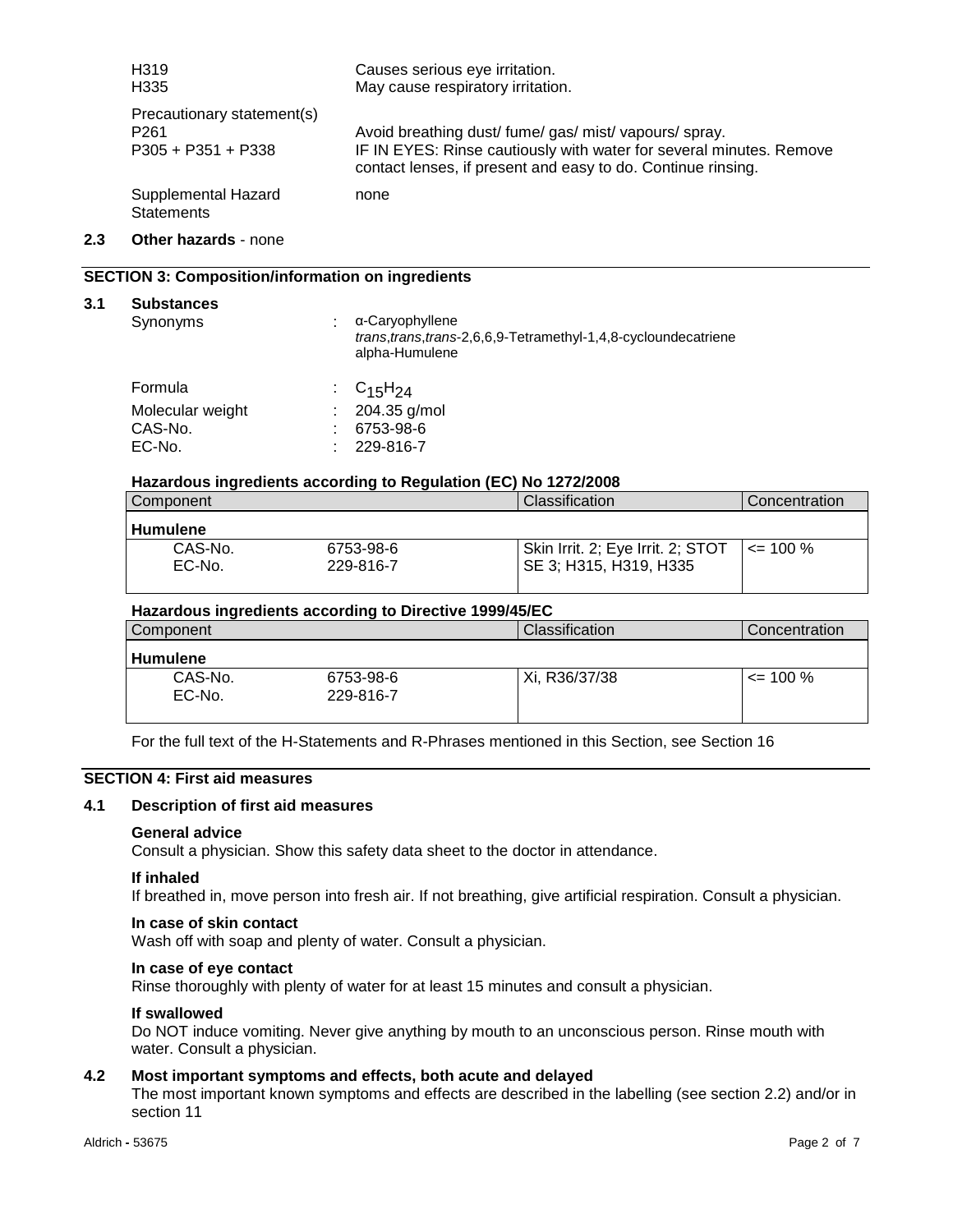### **4.3 Indication of any immediate medical attention and special treatment needed** No data available

## **SECTION 5: Firefighting measures**

#### **5.1 Extinguishing media**

## **Suitable extinguishing media**

Use water spray, alcohol-resistant foam, dry chemical or carbon dioxide.

- **5.2 Special hazards arising from the substance or mixture** Carbon oxides
- **5.3 Advice for firefighters** Wear self-contained breathing apparatus for firefighting if necessary.
- **5.4 Further information** Use water spray to cool unopened containers.

#### **SECTION 6: Accidental release measures**

## **6.1 Personal precautions, protective equipment and emergency procedures**

Use personal protective equipment. Avoid breathing vapours, mist or gas. Ensure adequate ventilation. Remove all sources of ignition. Evacuate personnel to safe areas. Beware of vapours accumulating to form explosive concentrations. Vapours can accumulate in low areas. For personal protection see section 8.

#### **6.2 Environmental precautions**

Prevent further leakage or spillage if safe to do so. Do not let product enter drains.

#### **6.3 Methods and materials for containment and cleaning up**

Contain spillage, and then collect with an electrically protected vacuum cleaner or by wet-brushing and place in container for disposal according to local regulations (see section 13). Keep in suitable, closed containers for disposal.

## **6.4 Reference to other sections**

For disposal see section 13.

#### **SECTION 7: Handling and storage**

#### **7.1 Precautions for safe handling**

Avoid contact with skin and eyes. Avoid inhalation of vapour or mist. Keep away from sources of ignition - No smoking.Take measures to prevent the build up of electrostatic charge.

For precautions see section 2.2.

#### **7.2 Conditions for safe storage, including any incompatibilities**

Store in cool place. Keep container tightly closed in a dry and well-ventilated place. Containers which are opened must be carefully resealed and kept upright to prevent leakage.

Recommended storage temperature 2 - 8 °C

Store under inert gas. Air sensitive.

#### **7.3 Specific end use(s)**

Apart from the uses mentioned in section 1.2 no other specific uses are stipulated

## **SECTION 8: Exposure controls/personal protection**

#### **8.1 Control parameters**

#### **Components with workplace control parameters**

Contains no substances with occupational exposure limit values.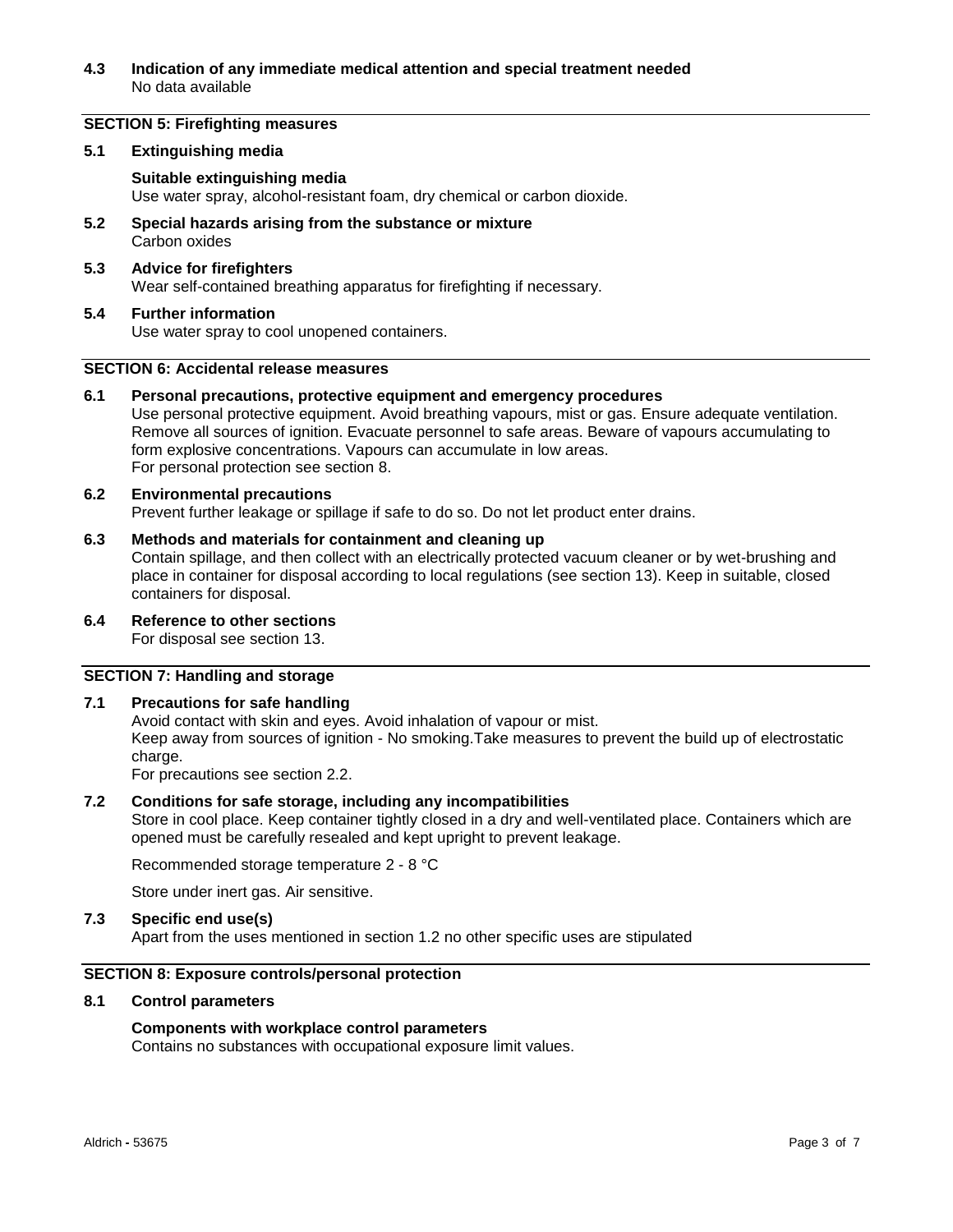## **8.2 Exposure controls**

#### **Appropriate engineering controls**

Handle in accordance with good industrial hygiene and safety practice. Wash hands before breaks and at the end of workday.

#### **Personal protective equipment**

#### **Eye/face protection**

Safety glasses with side-shields conforming to EN166 Use equipment for eye protection tested and approved under appropriate government standards such as NIOSH (US) or EN 166(EU).

#### **Skin protection**

The selected protective gloves have to satisfy the specifications of EU Directive 89/686/EEC and the standard EN 374 derived from it.

Handle with gloves. Gloves must be inspected prior to use. Use proper glove removal technique (without touching glove's outer surface) to avoid skin contact with this product. Dispose of contaminated gloves after use in accordance with applicable laws and good laboratory practices. Wash and dry hands.

#### **Body Protection**

impervious clothing, The type of protective equipment must be selected according to the concentration and amount of the dangerous substance at the specific workplace.

#### **Respiratory protection**

Where risk assessment shows air-purifying respirators are appropriate use a full-face respirator with multi-purpose combination (US) or type ABEK (EN 14387) respirator cartridges as a backup to engineering controls. If the respirator is the sole means of protection, use a full-face supplied air respirator. Use respirators and components tested and approved under appropriate government standards such as NIOSH (US) or CEN (EU).

#### **Control of environmental exposure**

Prevent further leakage or spillage if safe to do so. Do not let product enter drains.

#### **SECTION 9: Physical and chemical properties**

#### **9.1 Information on basic physical and chemical properties**

| a) | Appearance                                         | Form: clear, liquid<br>Colour: light yellow |
|----|----------------------------------------------------|---------------------------------------------|
| b) | Odour                                              | No data available                           |
| c) | <b>Odour Threshold</b>                             | No data available                           |
| d) | рH                                                 | No data available                           |
| e) | Melting point/freezing<br>point                    | No data available                           |
| f) | Initial boiling point and<br>boiling range         | 166 - 168 °C                                |
| g) | Flash point                                        | 90 °C - closed cup                          |
| h) | <b>Evaporation rate</b>                            | No data available                           |
| i) | Flammability (solid, gas)                          | No data available                           |
| j) | Upper/lower<br>flammability or<br>explosive limits | No data available                           |
| k) | Vapour pressure                                    | No data available                           |
| I) | Vapour density                                     | No data available                           |
| m) | Relative density                                   | 0.889 g/mL at 20 °C                         |
| n) | Water solubility                                   | No data available                           |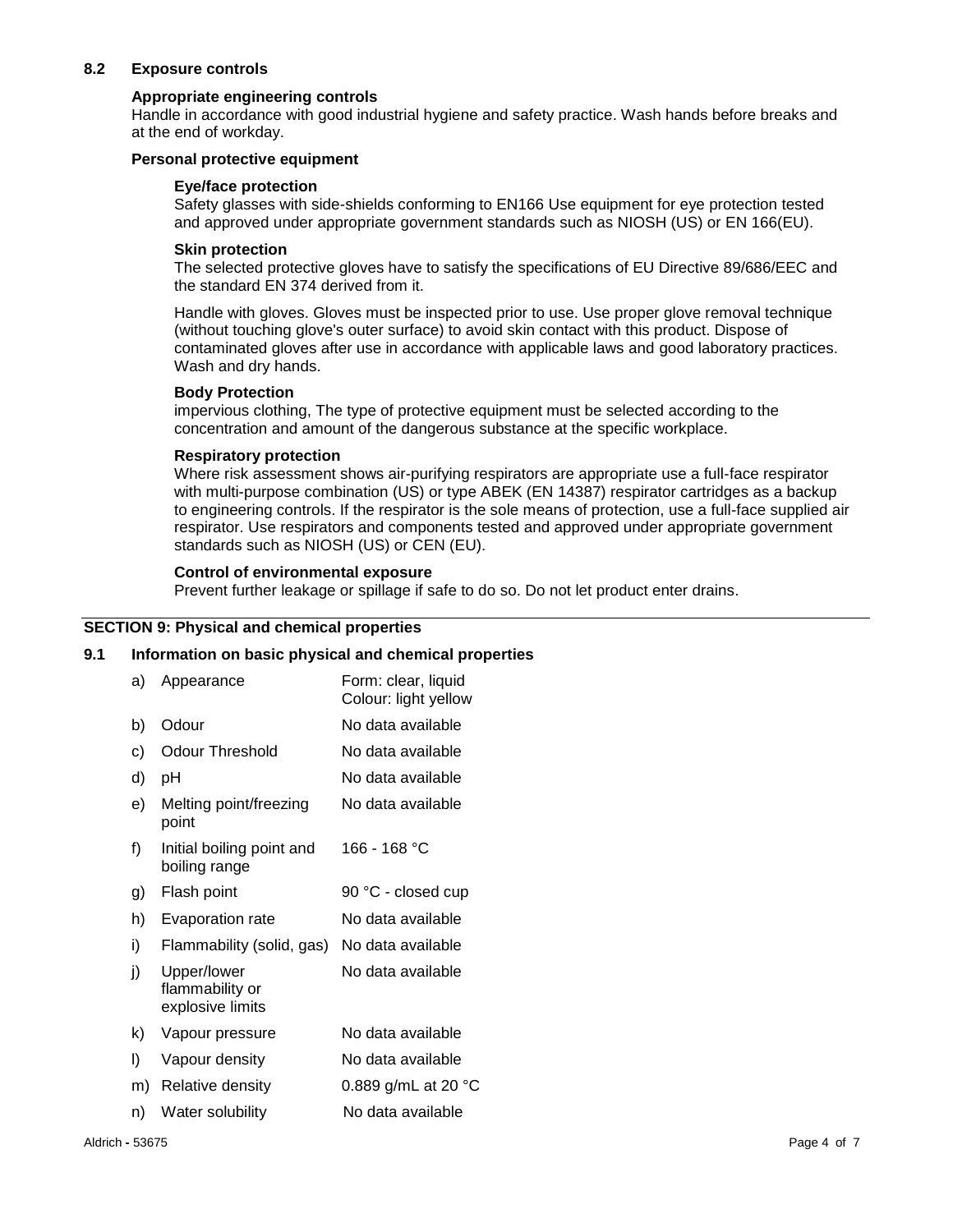|     | O)                                            | Partition coefficient: n-<br>octanol/water | No data available |
|-----|-----------------------------------------------|--------------------------------------------|-------------------|
|     | p)                                            | Auto-ignition<br>temperature               | No data available |
|     | q)                                            | Decomposition<br>temperature               | No data available |
|     | r)                                            | Viscosity                                  | No data available |
|     | S)                                            | Explosive properties                       | No data available |
|     | t)                                            | Oxidizing properties                       | No data available |
| 9.2 | Other safety information<br>No data available |                                            |                   |

#### **SECTION 10: Stability and reactivity**

- **10.1 Reactivity** No data available
- **10.2 Chemical stability** Stable under recommended storage conditions.
- **10.3 Possibility of hazardous reactions** No data available
- **10.4 Conditions to avoid** Heat, flames and sparks.
- **10.5 Incompatible materials** Strong oxidizing agents
- **10.6 Hazardous decomposition products** Other decomposition products - No data available In the event of fire: see section 5

#### **SECTION 11: Toxicological information**

#### **11.1 Information on toxicological effects**

**Acute toxicity** No data available

**Skin corrosion/irritation**

No data available

**Serious eye damage/eye irritation** No data available

## **Respiratory or skin sensitisation**

No data available

**Germ cell mutagenicity** No data available

#### **Carcinogenicity**

IARC: No component of this product present at levels greater than or equal to 0.1% is identified as probable, possible or confirmed human carcinogen by IARC.

### **Reproductive toxicity**

No data available

## **Specific target organ toxicity - single exposure**

Inhalation - May cause respiratory irritation.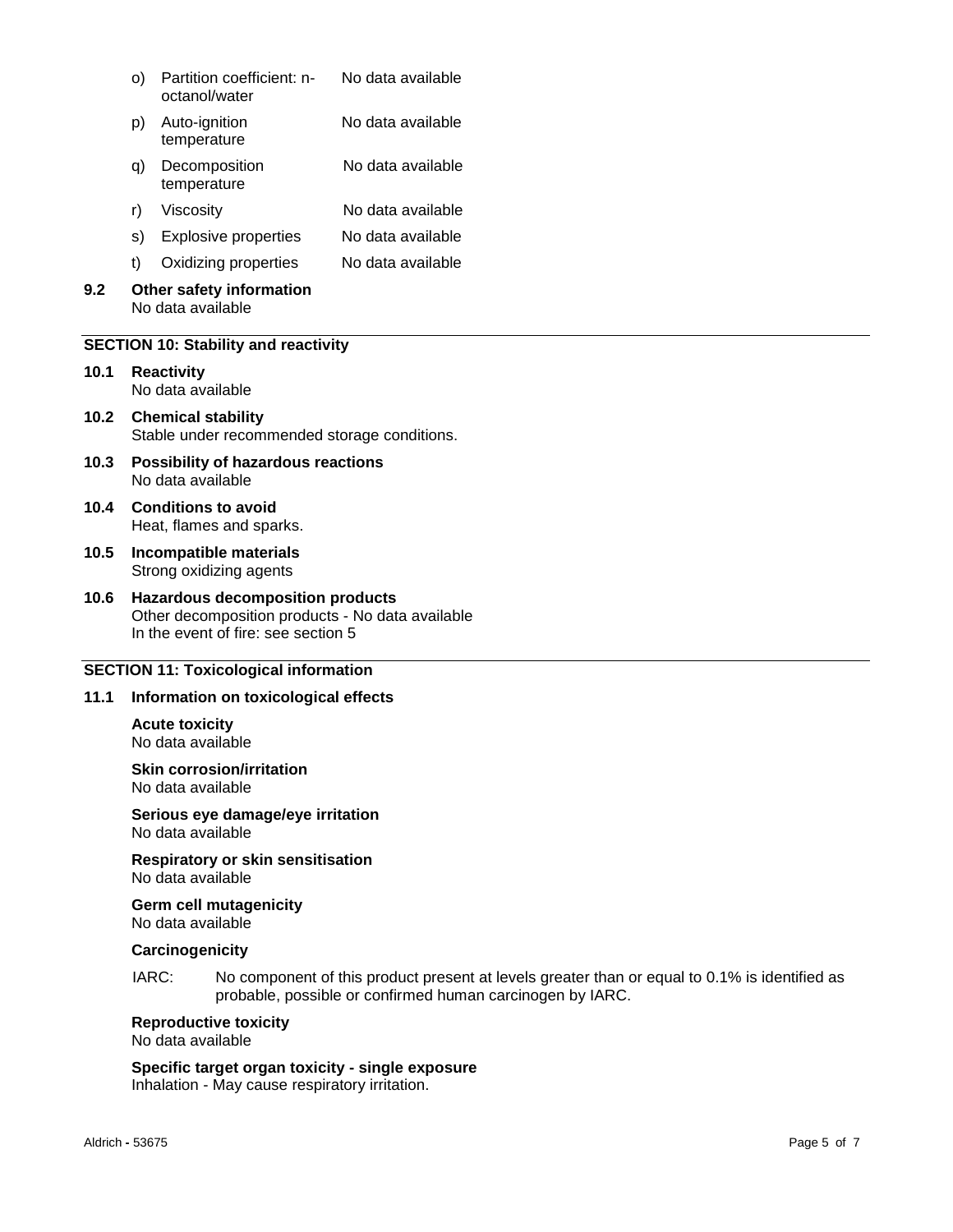## **Specific target organ toxicity - repeated exposure**

No data available

#### **Aspiration hazard** No data available

## **Additional Information**

RTECS: GZ4817500

To the best of our knowledge, the chemical, physical, and toxicological properties have not been thoroughly investigated.

## **SECTION 12: Ecological information**

- **12.1 Toxicity** No data available
- **12.2 Persistence and degradability** No data available
- **12.3 Bioaccumulative potential** No data available
- **12.4 Mobility in soil** No data available
- **12.5 Results of PBT and vPvB assessment** PBT/vPvB assessment not available as chemical safety assessment not required/not conducted

### **12.6 Other adverse effects**

No data available

#### **SECTION 13: Disposal considerations**

#### **13.1 Waste treatment methods**

#### **Product**

This combustible material may be burned in a chemical incinerator equipped with an afterburner and scrubber. Offer surplus and non-recyclable solutions to a licensed disposal company.

#### **Contaminated packaging**

Dispose of as unused product.

|      |                               | <b>SECTION 14: Transport information</b>                                                              |                           |           |
|------|-------------------------------|-------------------------------------------------------------------------------------------------------|---------------------------|-----------|
| 14.1 | UN number<br>ADR/RID: -       |                                                                                                       | IMDG: -                   | IATA: -   |
| 14.2 | IMDG:<br>IATA:                | UN proper shipping name<br>ADR/RID: Not dangerous goods<br>Not dangerous goods<br>Not dangerous goods |                           |           |
| 14.3 | $ADR/RID: -$                  | Transport hazard class(es)                                                                            | $IMDG: -$                 | $IATA: -$ |
| 14.4 | Packaging group<br>ADR/RID: - |                                                                                                       | $IMDG: -$                 | IATA: -   |
| 14.5 | ADR/RID: no                   | <b>Environmental hazards</b>                                                                          | IMDG Marine pollutant: no | IATA: no  |
| 14.6 | No data available             | Special precautions for user                                                                          |                           |           |
|      |                               |                                                                                                       |                           |           |